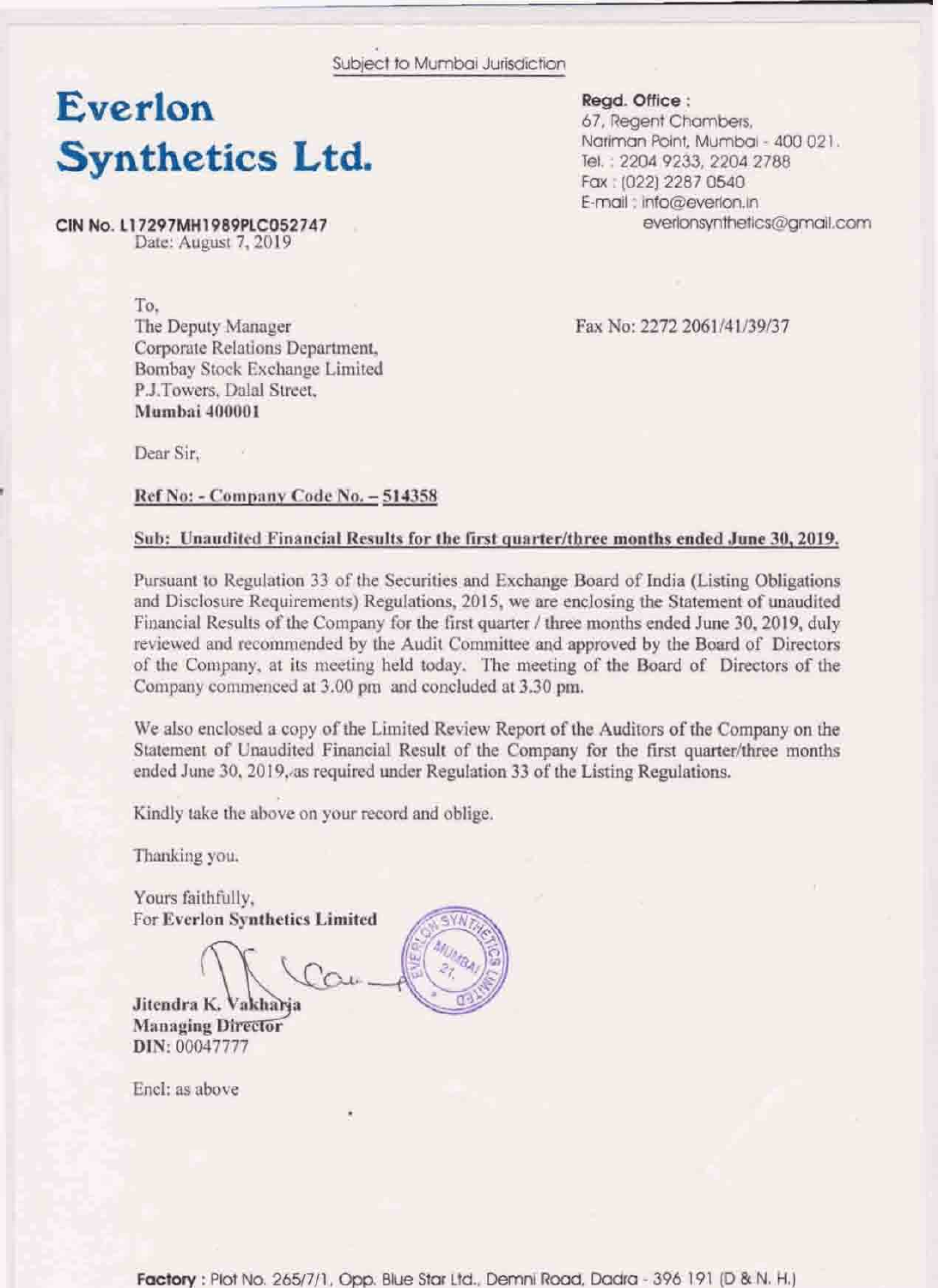Subject to Mumbai Jurisdiction

# Everlon **Synthetics Ltd.**

Regd. Office :

67, Regent Chambers, Nariman Point, Mumbai - 400 021. Tel.: 2204 9233, 2204 2788 Fax: (022) 2287 0540 E-mail ; info@everlon.in everlonsynthetics@gmail.com

#### CIN No. L17297MH1989PLC052747

The Corporate Services The BSE Ltd. 25, P.J. Towers, Dalal Street, Mumbal - 400 001

#### Company Code: 514358

### Statement of Un-audited Financial Results For the Quarter Ended 30<sup>th</sup> June, 2019

|              |                                                                                |                      |            |              | (Rs.in Lakh) |  |
|--------------|--------------------------------------------------------------------------------|----------------------|------------|--------------|--------------|--|
| Sr.<br>No.   | Particulars                                                                    | <b>Ouarter</b> ended |            |              | Year Ended   |  |
|              |                                                                                | 30-06-2019           | 31-03-2019 | 30-06-2018   | 31-03-2019   |  |
|              |                                                                                | (un-audited)         | (Audited)  | (Un-audited) | (Audited)    |  |
| $\mathbf{1}$ | <b>Income from Operations</b>                                                  |                      |            |              |              |  |
|              | Net Sales/Income from Operations                                               | 1021.50              | 1034.59    | 1044.25      | 3961.97      |  |
|              | Other Income                                                                   | 0.15                 | 1.02       | 0.01         | 3.73         |  |
|              | <b>Total Income</b>                                                            | 1021.65              | 1035.61    | 1044.26      | 3965.70      |  |
| $\mathbf{2}$ | <b>Expenses</b>                                                                |                      |            |              |              |  |
|              | Cost of Materials Consumed                                                     | 850.08               | 931.28     | 877.10       | 3554.26      |  |
|              | Purchase of Stock-in-Trade                                                     |                      |            |              |              |  |
|              | Changes in inventories of Finished Goods, Work-in-Progress and Stock-in-Trade  | 44.91                | (7.77)     | 65.82        | 4.78         |  |
|              | <b>Employee Benefits Expenses</b>                                              | 16.53                | 18.69      | 16.73        | 71.73        |  |
|              | Finance Cost                                                                   | 4.91                 | 6.68       | 7.98         | 30.85        |  |
|              | Depreciation and Amortisation Expenses                                         | 5.79                 | 6.81       | 5.47         | 24.91        |  |
|              | Other Expenses                                                                 | 79.91                | 87.17      | 70.95        | 318.49       |  |
|              | <b>Total Expenses</b>                                                          | 1002.13              | 1042.86    | 1044.05      | 4005.02      |  |
| з            | Profit/(Loss) before exception item and tax                                    | 19:52                | (7.25)     | 0.21         | (39.32)      |  |
| Æ.           | Exception Item                                                                 |                      |            |              |              |  |
| 5            | Profit/(Loss) Before Tax                                                       | 19.52                | (7.25)     | 0.21         | (39.32)      |  |
| 6            | <b>Tax Expense</b>                                                             |                      |            |              |              |  |
|              | - Current Tax                                                                  |                      |            |              |              |  |
|              | - Deferred Tax                                                                 |                      |            |              |              |  |
| 7            | Net Profit/(Loss) for the Period                                               | 19.52                | (7.25)     | 0.21         | (39.32)      |  |
| 8            | Other Comprehensive Income (OCI)                                               |                      |            |              |              |  |
|              | a) Items that will not be reclassified to Profit or Loss (Net of Tax)          |                      |            |              |              |  |
|              | b) Items that will be reclassified to Profir or Loss (Net of Tax)              |                      |            |              |              |  |
| 9            | Other Comprehensive Income for the period                                      |                      |            |              |              |  |
| 10           | <b>Total Comprehensive Income</b>                                              |                      |            |              |              |  |
| П            | Paid up Equity Share Capital (Face Value of Rs. 10/-)                          | 562.22               | 562.22     | 562.22       | 562.22       |  |
| 12           |                                                                                |                      |            |              |              |  |
|              | Other Equity excluding Revaluation Reserves (as per last Audited BalanceSheet) |                      |            |              |              |  |
|              | 13 Earning per equity share (Face Value of Rs. 10/-)                           |                      |            |              |              |  |
|              | - Basic                                                                        | 0.35                 | (0.13)     | 0.01         | (0.70)       |  |
|              | - Diluted                                                                      | 0.35                 | (0.13)     | 0.01         | (0.70)       |  |



Contd...2/-

les

Factory: Plot No. 265/7/1, Opp. Blue Star Ltd., Demni Road, Dadra - 396 191 (D & N. H.)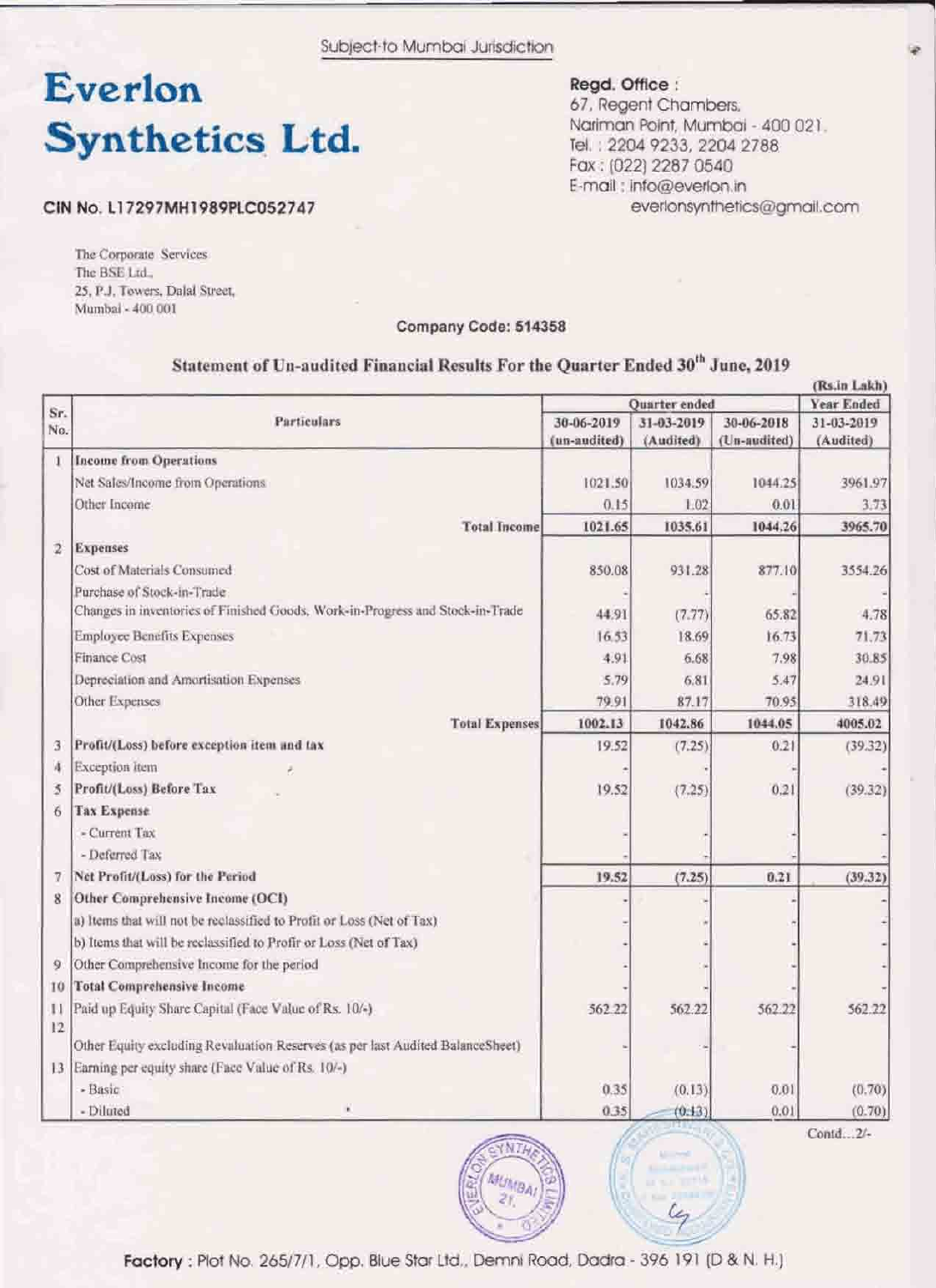Subject to Mumbai Jurisdiction

## **Everlon Synthetics Ltd.**

**CIN Fda. Ll7297M)rl989PLC052747** 

**Regd. Office:** 

**67, Regent Chambers,** Nariman Point, Mumbai - 400 021. **Td,** : **<sup>2204</sup>9233,220a <sup>2788</sup> Fax** : **(022) 2287 0540**  €-malt ; **infu@evehn.ln**  everlonsynthetics@gmail.com

 $-2 -$ 

Notes

- The above results were reviewed by the Audit Committee and approved by the Board of Directors in their respective meetings held on T 7th August, 2019.
- 2 The previous period figures have been regrouped/rearranged, wherever considered necessary
- 3 In term of the provision of Section 133 of the Companies Act 2013, the financial results have been prepared as per applicable companies (Indian Accounting Standards) Rules 2015.

Place: Mumbai Date: 07/08/2019



By the order of the Board For Everlon Synthetics Limited

Jitendra K. Vakharia **Managing Director** (DIN 00047777)